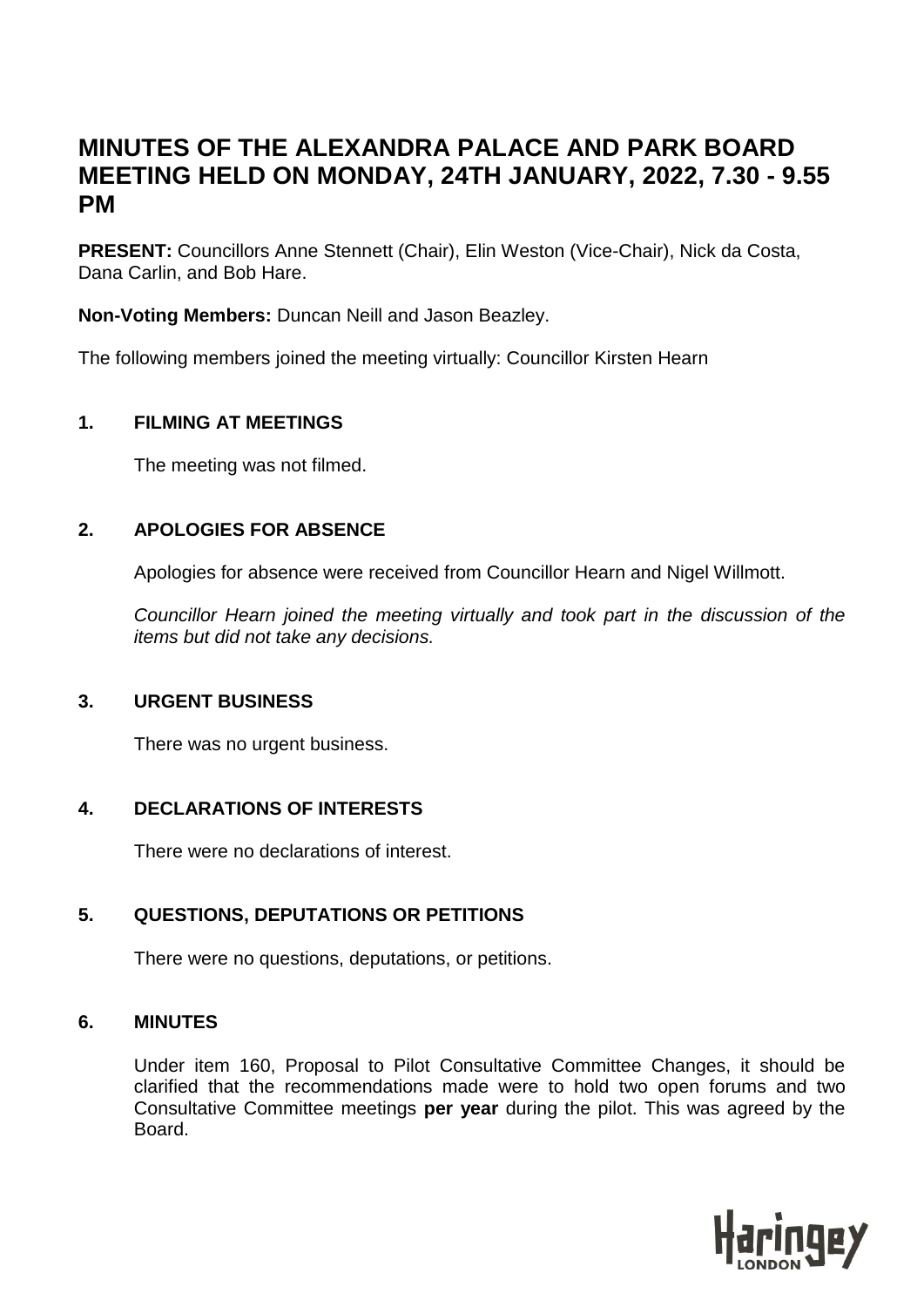The Chair noted that the workshop was due to be organised with the Board and that this would be discussed with the Charity Secretary.

## **RESOLVED**

That, subject to the above amendment, the minutes of the Alexandra Palace and Park Board held on 13 December 2021 be approved.

## **7. TO CONSIDER ANY ADVICE OR COMMENTS FROM RECENT SAC/CC MEETINGS**

Cllr Carlin noted that she had submitted apologies for the meeting.

The Board noted the minutes of the Statutory Advisory Committee and Consultative Committee held on 30 November 2021.

## **8. APPOINTMENT OF CHAIR OF THE FINANCE, RISK, RESOURCE, AND AUDIT COMMITTEE**

The Chair nominated Cllr Carlin to be the interim Chair of the Finance, Risk, Resource, and Audit Committee; this was seconded by Cllr Da Costa and unanimously agreed.

#### **RESOLVED**

To nominate Cllr Carlin as the interim Chair of the Finance, Risk, Resource, and Audit Committee.

## **9. CHIEF EXECUTIVE OFFICER'S REPORT**

The Chief Executive introduced the report which provided an update on current issues, projects, and activities.

In response to questions, the following responses were provided:

- The Chief Executive highlighted the number of repairs and maintenance that had been undertaken as well as the amount of creative learning activity.
- It was noted that the Grow Back Greener application had been unsuccessful. Emma Dagnes, Deputy Chief Executive, explained that the team had received feedback from this application and there was confidence that there was a good chance of future success. It was added that there had been a large number of applications and that many of the successful applications had projects that were at a more advanced stage. It was noted that the team was targeting funds that were available for feasibility in order to develop projects to a more advanced stage in readiness for the next round of funding.
- In relation to creative learning, Cllr Weston suggested that it would be useful to explore links with Hornsey Town Hall. She noted that she was a Trustee at Hornsey Town Hall. Louise Stewart, Chief Executive, explained that there was a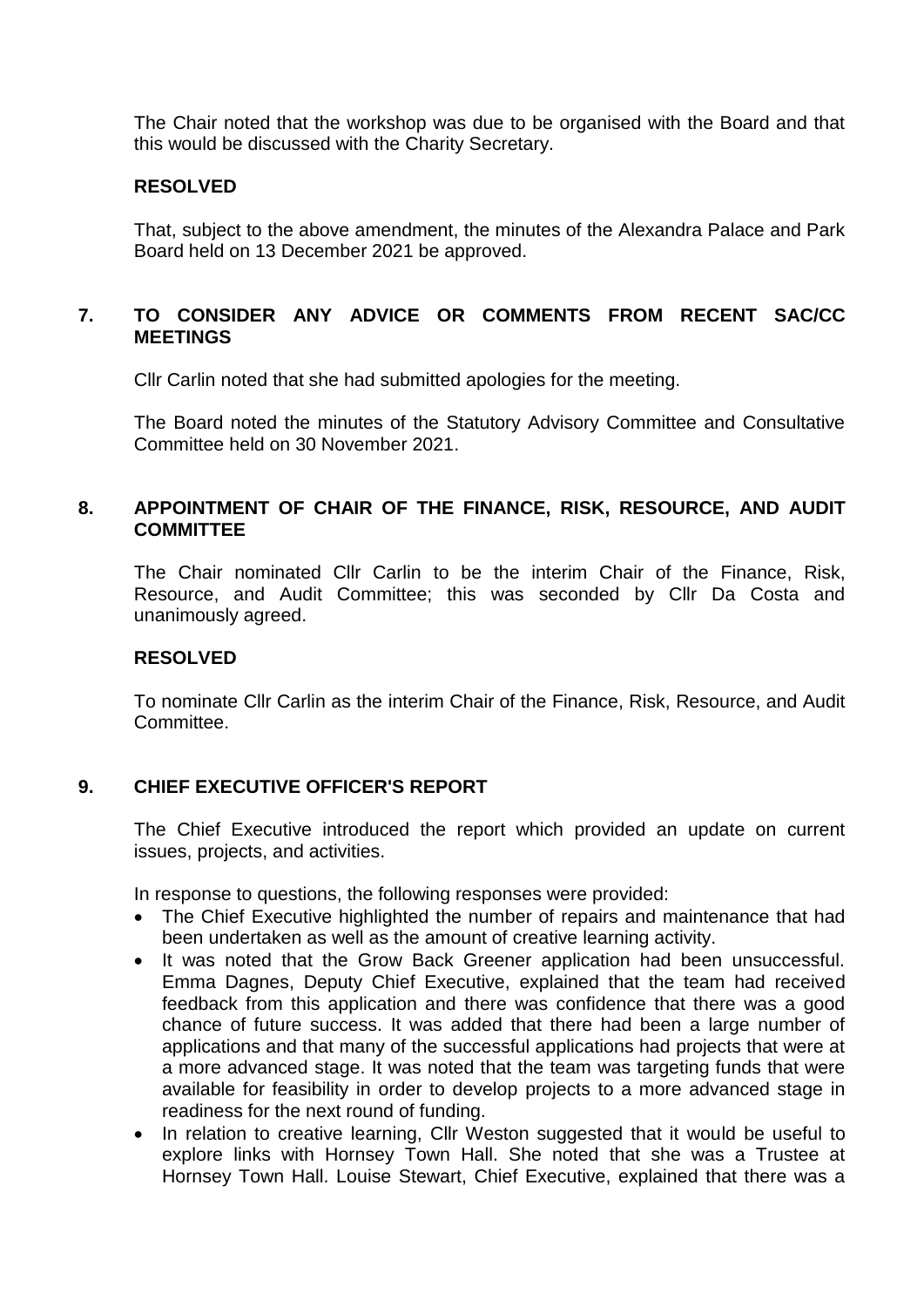good working relationship with Hornsey Town Hall and that it was useful to know where there were connections between the two organisations' boards.

 The Board passed on its congratulations in relation to the recent high profile events held at Alexandra Palace, including snooker and ice skating.

## **RESOLVED**

To note the report.

## **10. PROCUREMENT REPORT**

The Board considered the report which sought approval for the award of contract to the successful bidder of the Car Parking Management tender.

The report was discussed in the exempt part of the meeting to enable Board members to freely discuss all the information, with the agreement that all public information would be noted in the public minutes.

In response to questions, the following responses were noted:

- The Parking Management Scheme would operate 365 days a year but revenue generation would be based on compliance rather than enforcement.
- As the scheme was introduced, there would be an initial period where Customer Notice Letters (CNIs) would be used before any Parking Charge Notices (PCNs) were issued.
- Clarification meetings with tenderers had taken place as part of the Haringey Council procurement process. It was explained that this had allowed clarification on questions from the tender evaluation panel before final assessments were undertaken. As a result of this process, two of the bidders had increased their contract prices to include items that had been omitted from their original submissions but were desirable in the contract.
- The capital costs, as outlined in the exempt report, involved items such as Automatic Number Plate Reader (ANPR) cameras and pay machines and revenue costs relating to management and operational fees which would be paid monthly. The Trust did not have the capital to pay for infrastructure from the start of the contract but would re-pay this to the contractor over a period of five years. The infrastructure would then belong to the Trust and there was a clause in the contract which allowed the Trust to purchase the infrastructure without penalty if the contract was terminated early.
- It was noted that the variable costs were:
	- Staffing, which, as the system was embedded, may be reduced: and
	- Maintenance costs due to the age of the car park infrastructure.
- The assumptions about car parking income were considered to be reasonably accurate, based on the data from the existing donate to park scheme.
- There would be a more detailed implementation timeline and a Trustee workshop would be held before the car park charging was implemented.
- The management fees were fixed and any future decisions on car parking tariffs would need to take this into account as this would impact the Trust's finances.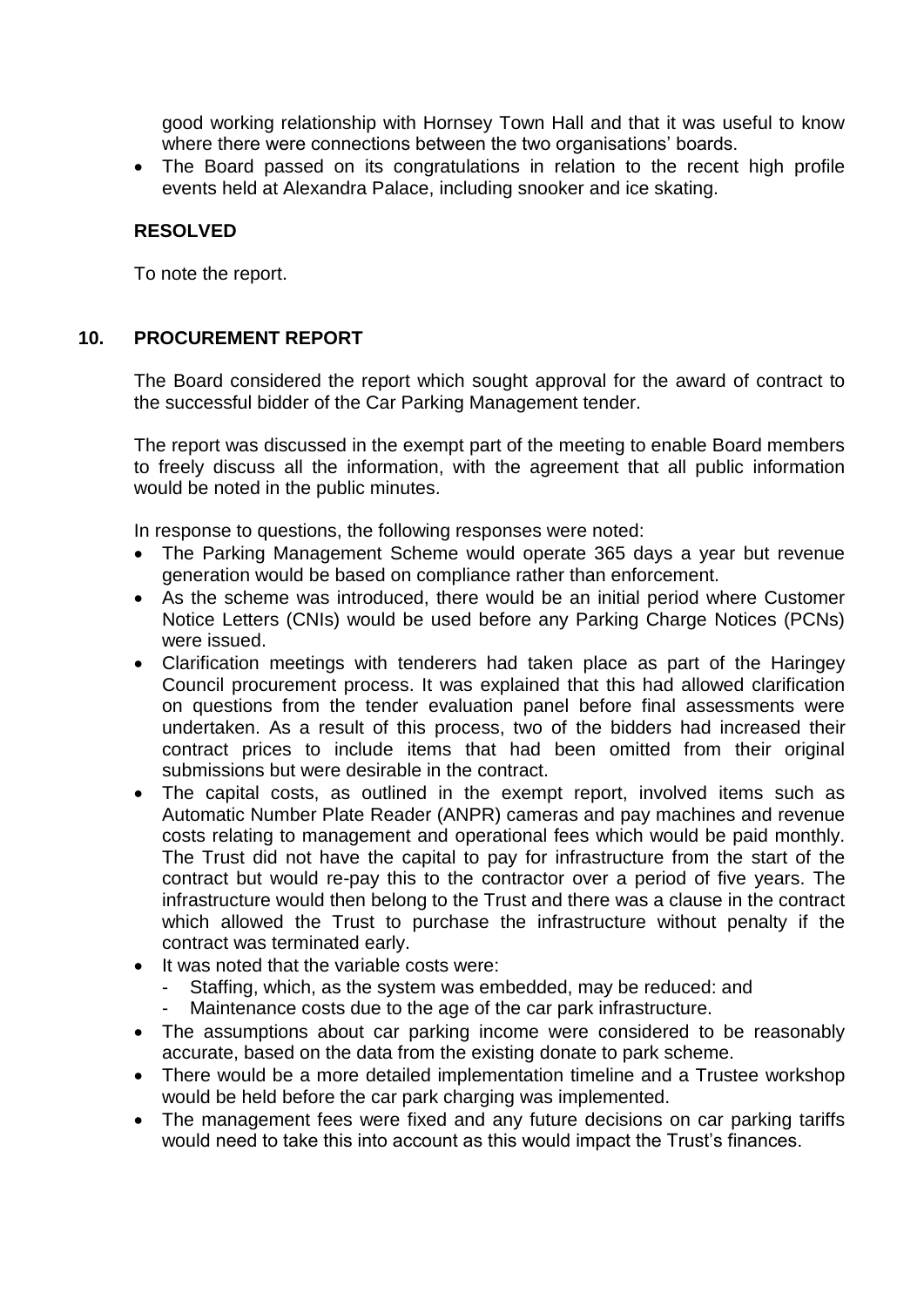- There were allowances in the costs for the replacement of cameras and maintenance work.
- It was noted that lit signage would likely be problematic in the conservation area and details would be discussed with the provider.
- In relation to a question about anti-social behaviour, it was noted that ANPR would be focused on charging for car parking and would not operate as a speed camera. It was stated that the Trust would have access to some data relating to vehicles which could be used to some extent, subject to the regulations around personal data.

Following consideration of the exempt information, it was

#### **RESOLVED**

- 1. To approve the award of contract for the provision of car park management infrastructure and services to Bidder 2, for a period of 10 years, with the option to extend for a further 5 years.
- 2. To authorise the Haringey Council's Head of Legal and Governance to seal the contract.

*Councillor Hearn did not take part in the voting for this item.*

## **11. ANY OTHER UNRESTRICTED BUSINESS THE CHAIR CONSIDERS TO BE URGENT**

There was no other unrestricted business that the Chair considered to be urgent.

#### **12. FUTURE MEETINGS**

It was noted that the next meeting of the Alexandra Palace and Park Board was 15 March 2022.

The Board members noted that Louise Stewart would shortly be leaving her role as Chief Executive and expressed their thanks for her years of service. The Board members stated that her advice and guidance had been invaluable and they wished her well in her new role.

## **13. EXCLUSION OF THE PUBLIC AND PRESS**

#### **RESOLVED**

That the press and public be excluded for the consideration of agenda items 14-18 as they contained exempt information as defined in Section 100a of the Local Government Act 1972; Para 1 – information relating to any individual, Para 2 – Information which is likely to reveal the identity of an individual, Para 3 – information relating to the business or financial affairs of any particular person (including the